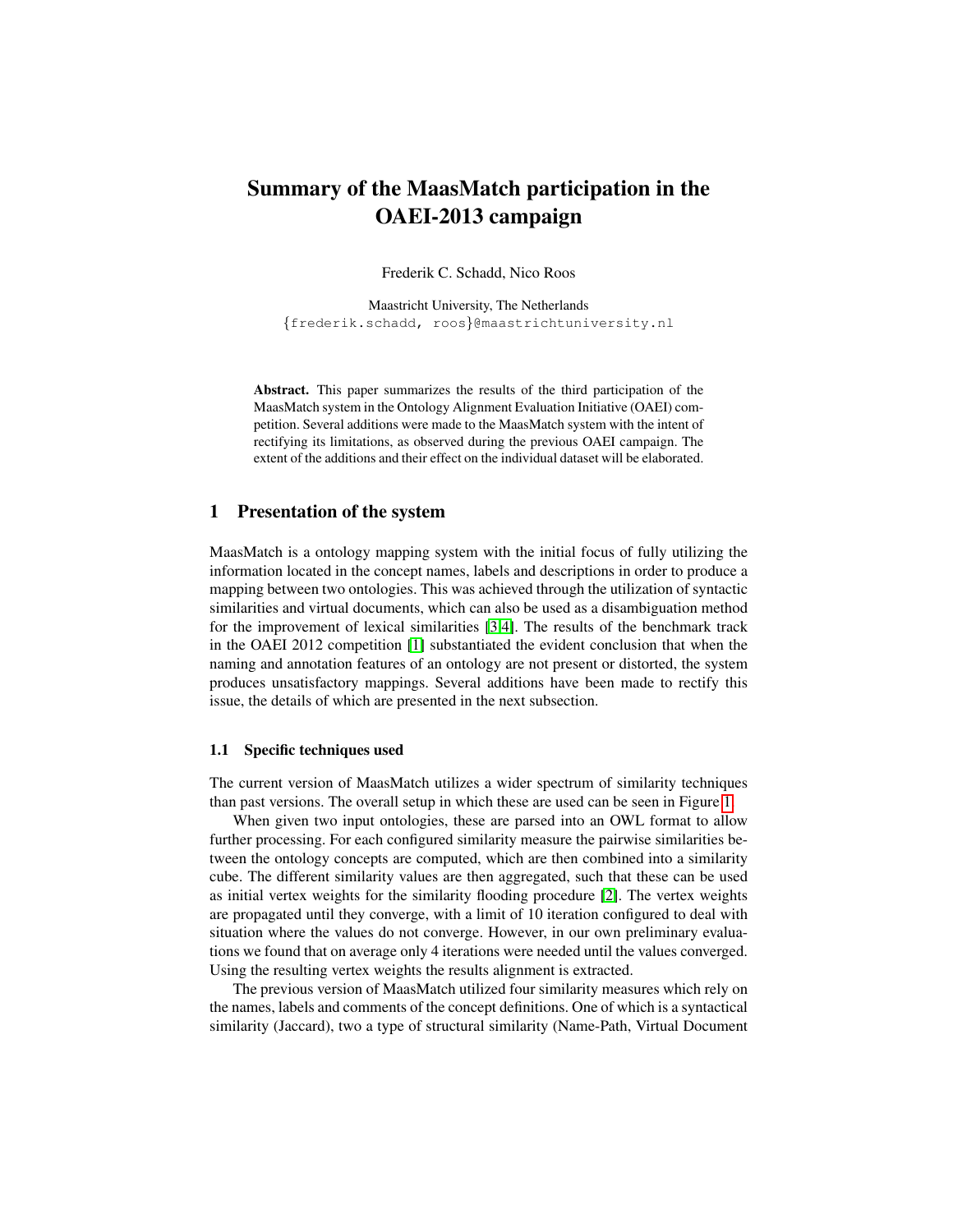

<span id="page-1-0"></span>Fig. 1. Visualization of the MaasMatch architecture.

Similarity) and one a lexical similarity. The details of these can be found in the report paper of the previous year [\[4\]](#page-6-1).

The aim of this year's development was to increase the utilization of other ontology feature, with the hope that the resulting system will be more robust to distortions and produce alignments of better quality. To achieve this, the system now also utilizes a internal structural similarity and a instance similarity, while also a similarity flooding procedure after the aggregation step in order to discover additional mappings.

When comparing classes, the internal structural similarity gathers all properties whose inferred domains correspond with the given classes. Then the a maximum correspondence between these two sets of properties are computed according to the similarities between the data-types of the properties. Comparing properties involves a combinations of two similarities. First, the data-types of the properties themselves are compared. Second, the other properties in the immediate neighbourhood are compared using the maximum correspondence of the two property sets.

The instance similarity compares the asserted instances of concepts using information retrieval techniques. For classes, all instances that are asserted to belong to their corresponding class are gathered, where all values that are asserted in each of these instances are collected in a document. For properties, all values that are asserted using these properties are gathered in a document instead. The similarity between classes and properties is then determined by the similarity of their instance documents.

It is important to note that with the attempt of making the system more robust by adding more similarities and procedures, the runtime of the system will be negatively impacted, especially since the full similarity cube is computed. Also, the similarity flooding procedure entails the process of computing a pairwise connectivity graph of the two input ontologies. This means that, given two large input ontologies, the resulting graph will have many nodes and vertices, which will have to be stored in memory. Hence, the memory requirements for large matching tasks will be quite high. Given both of these issues, future endeavours will likely entail some methodologies to reduce the memory requirements and the amount of comparisons between concepts.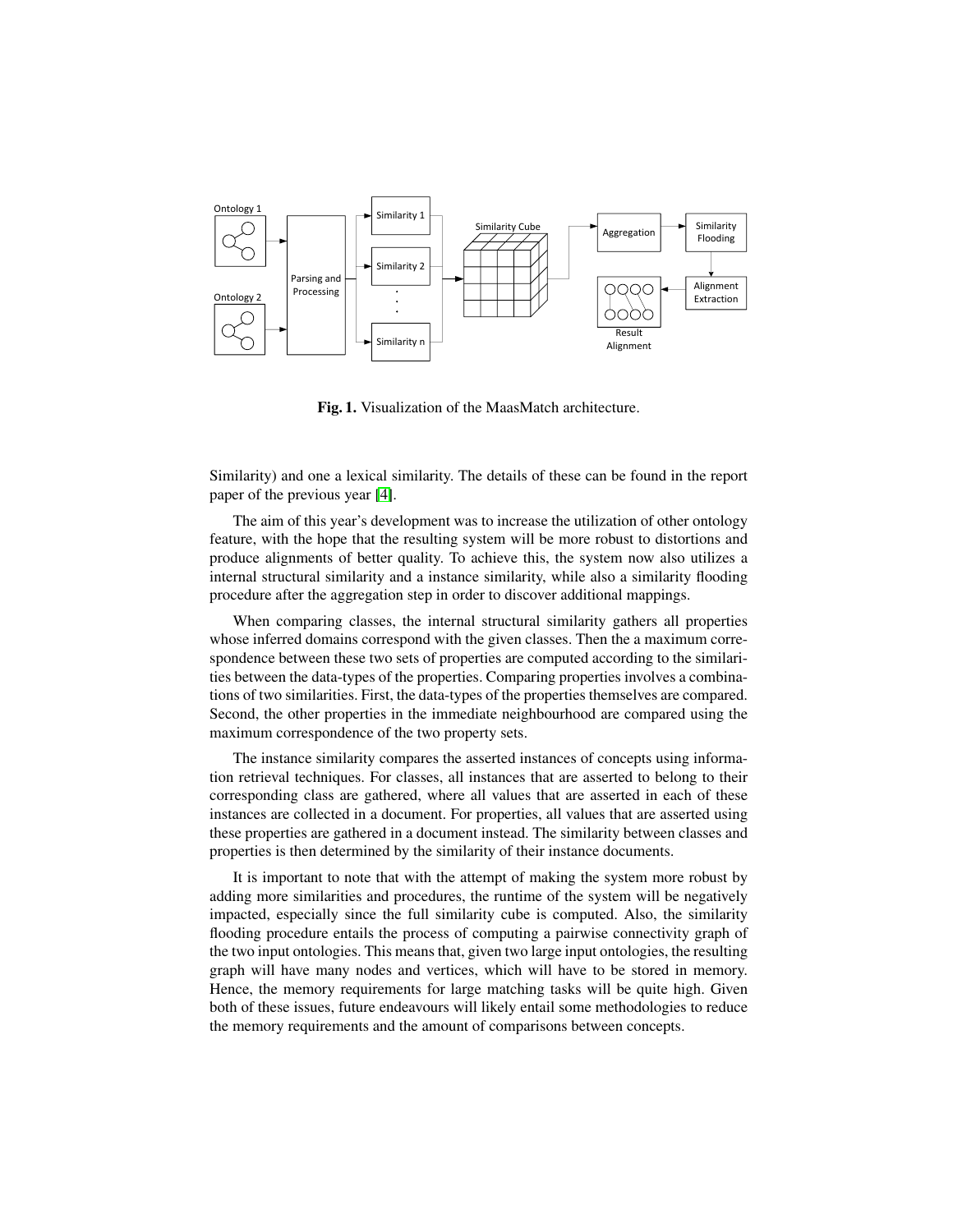#### 1.2 Adaptations made for the evaluation

For this year's evaluation we have re-introduced a alignment cut-off based on preliminary evaluations, since not all tracks perform a thresholding procedure during the evaluation, yielding results that do not reflect the alignment quality. For the similarity flooding procedure the vertex weights are updated using the increment method  $C$  [\[2\]](#page-6-3). We also added secondary matcher, based on our anchor-profile approach [\[5\]](#page-6-4), to the bridge for the evaluation using partial input alignments. Unfortunately, this year's competition did not run this specific sub-track, meaning that we were not able to observe its performance in the field. The functionality however is still available.

## 1.3 Link to the system and parameters file

MaasMatch and its corresponding parameter file is available on the SEALS platform and can be downloaded at [http://www.seals-project.eu/tool-services/browse-tools.](http://www.seals-project.eu/tool-services/browse-tools)

## 2 Results

This section presents the evaluation of the OAEI2013 results achieved by MaasMatch. Evaluations utilizing ontologies exceeding the supported complexity range, such as the Library track, will be excluded from the discussion for the sake of brevity.

#### 2.1 Benchmark

The benchmark track consists of synthetic datasets, where an ontology is procedurally altered in various ways and to different extents, in order to see under what circumstances a system can still produce good results. Table [1](#page-2-0) displays the results on the two evaluated datasets:

|                     | <b>Test Set Precision</b> | F-Measure | Recall |
|---------------------|---------------------------|-----------|--------|
| biblio <sub>2</sub> | 0.6                       | 0.6       | 0.6    |
| <b>biblioc</b>      | 0.84                      | 0.69      | 0.59   |

<span id="page-2-0"></span>Table 1. Harmonic means of the benchmark test sets.

Overall, we can see an improvement over last year's performance [\[4\]](#page-6-1). While in the previous year the highest achieved f-measure was at 0.6 among the different sets, this year this is actually the lowest achieved f-measure, with the system scoring significantly higher on the *biblioc* set.

Unfortunately, according to the experimenter the system did not produce any output for the tasks 254 and higher. Upon hearing about this issue, we evaluated the tool locally using the SEALS client to replicate the issue, using both the client from last year and the current 'v4i' version. With both evaluation clients, MaasMatch ran normally and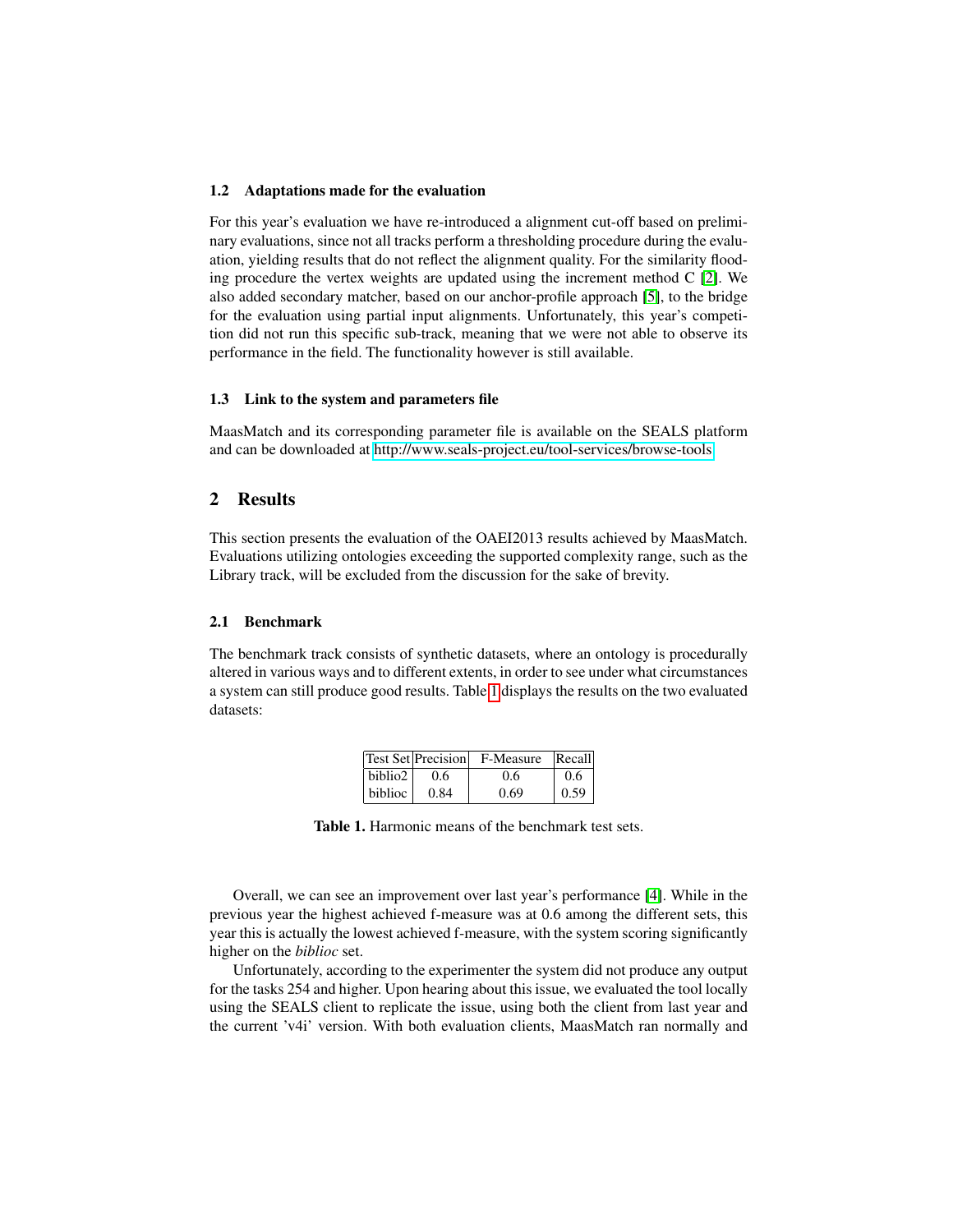produced output for all tasks of the test sets. Furthermore, we also observed that other systems, namely LogMap, ServOMap and MapSSS, also had these issues, even though these and also MaasMatch performed without error in last year's competition. From this we must conclude that this error stems from the SEALS platform, and given a proper evaluation the MaasMatch system could have performed much higher.

In addition to this evaluation, another benchmark run was performed using the *onlira* ontology, with the intention of performing an evaluation for which the participants do have access to the dataset in advance. While the results of this evaluation will likely not be published, due to many participating systems not being able to cope with the matching task, it is interesting to see how well MaasMatch performed with this base ontology:

|                     | Test Set Precision F-Measure Recall |       |
|---------------------|-------------------------------------|-------|
| onlira $\vert$ 0.94 | 0.74                                | 10.61 |

<span id="page-3-0"></span>Table 2. Harmonic means of the benchmark test set using the onlira base ontology.

From Table [2](#page-3-0) we can see that the performance of MaasMatch is consistent with the performance of the standard benchmark set, with a higher emphasis on precision than recall.

#### 2.2 Anatomy

The anatomy dataset consists of a single matching task, which aligns a biomedical ontology describing the anatomy of a human to an ontology describing the anatomy of a mouse. Unique aspects about this ontology are their large sizes and the fact that they contains specialized vocabulary which is not often found in non-domain specific thesauri. Table [3](#page-3-1) displays the results of this dataset.

| Test Set                  | Precision F-Measure Recall |       |
|---------------------------|----------------------------|-------|
| mouse-human $\vert$ 0.359 | 0.409                      | 0.476 |

<span id="page-3-1"></span>Table 3. Results of the anatomy data set.

This year we can observe a drop in performance, specifically with regard to the recall of the alignment. The most likely reason behind this is that this dataset does not contain the features that the newly added similarities use, namely instances and properties, such that the distinction between the positive and negative correspondences becomes smaller. The overall similarity values will be lower, since two similarities will not produce any positive values, such that it is more likely that correct correspondences will be dismissed due to their similarity value being lower than the re-introduced threshold.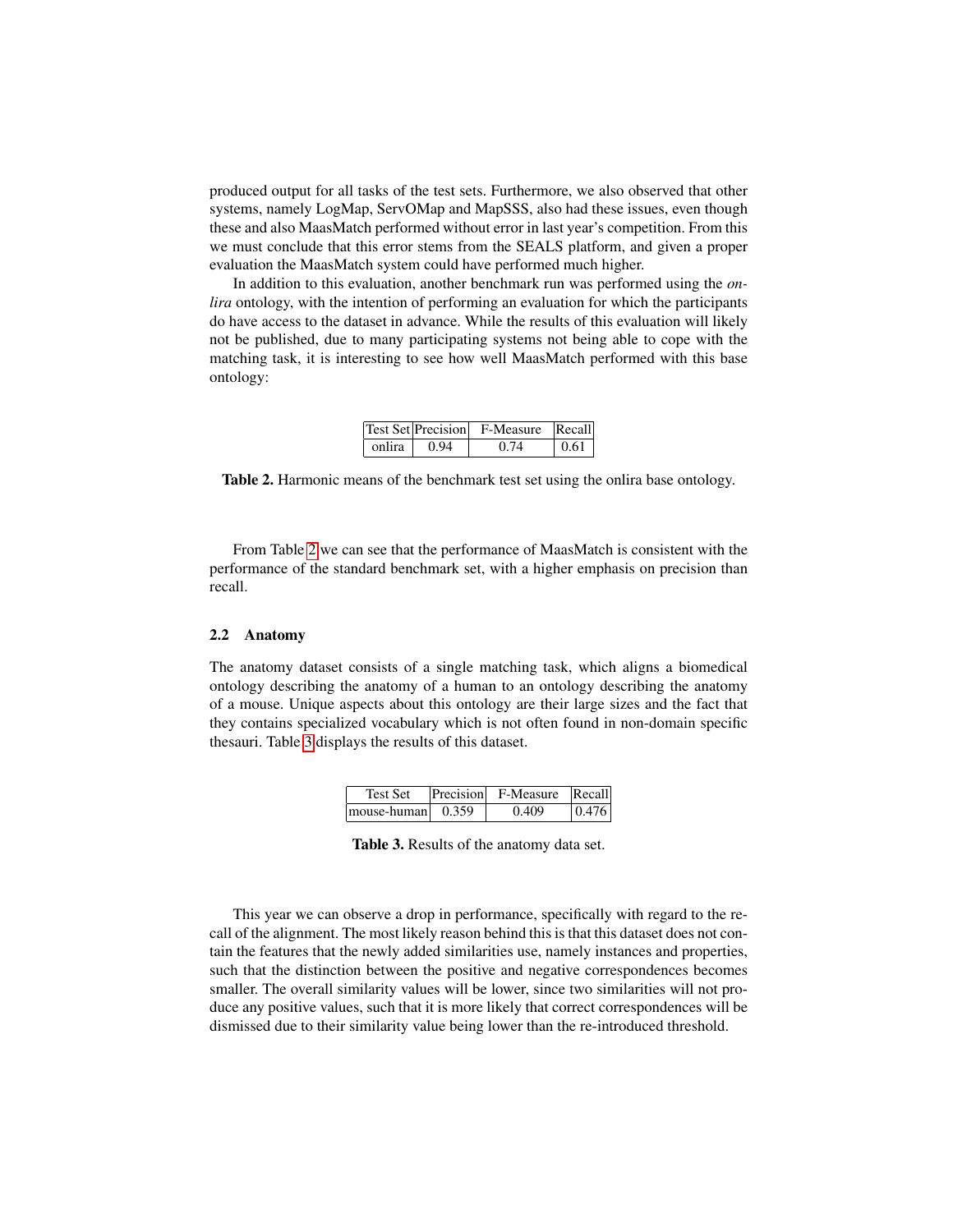## 2.3 Conference

The confidence data set consists of numerous real-world ontologies describing the domain of organizing scientific conferences. The results of this track can be seen in Table [4.](#page-4-0)

|      |      | <b>Test Set Precision</b> F-Measure Recall |      |
|------|------|--------------------------------------------|------|
| ra l | 0.29 | 0.38                                       | 0.54 |
| ra2  | 0.29 | 0.37                                       | 0.53 |

<span id="page-4-0"></span>Table 4. Results of the conference data set.

Similarly tot he anatomy dataset, we observe that the additions to the system had a detrimental effect to the alignment quality, in this case with more pronounced effects on the precision. Similarly to the anatomy track, this dataset also does not contain instances, yielding the instance similarity redundant. However, properties are present, yielding the interesting observation that while the internal structural similarity showed itself to be of positive influence on the benchmark dataset, its basic intuition which it exploits is not applicable to the conference dataset.

## 2.4 Multifarm

The Multifarm data set is based on ontologies from the OntoFarm data set, that have been translated into a set of different languages in order to test the multi lingual capabilities of a specific system. The results of MaasMatch on this track can bee seen in Table [5.](#page-4-1)

|   | $ cn-cz cn-de cn-en cn-es cn-fr cn-n1 cn-pt cn-ru cz-de cz-en cz-es cz-fr cz-n1 cz-ru cz-ru de-en de-es de-fr cz-ru cz-ru dc-n1 cz-ru dc-n1 cz-ru dc-n1 cz-ru dc-n1 cz-ru dc-n1 cz-ru dc-n1 cz-ru dc-n1 cz-ru dc-n1 cz-ru dc-n1 cz-ru dc-n1 cz-ru dc-n1 cz-ru dc-n1 cz-ru dc-n1 cz-ru dc-n1 cz-ru dc-n1 cz-ru dc-n1 cz-ru dc-n1 cz-ru dc-n1 cz-ru dc-n1 cz-r$                              |     |     |     |         |                  |                  |     |        |             |               |                       |                  |                  |                  |         |     |     |
|---|--------------------------------------------------------------------------------------------------------------------------------------------------------------------------------------------------------------------------------------------------------------------------------------------------------------------------------------------------------------------------------------------|-----|-----|-----|---------|------------------|------------------|-----|--------|-------------|---------------|-----------------------|------------------|------------------|------------------|---------|-----|-----|
| P | .13                                                                                                                                                                                                                                                                                                                                                                                        |     |     |     | .12     | .11              | .14              | .13 | .15    | $.16-1$     |               | $.15$   .15           | .16              | .16              | $.10\,$          | $.20\,$ |     | .16 |
|   | .12                                                                                                                                                                                                                                                                                                                                                                                        |     |     | .13 | .12     | .11              | .13 <sub>1</sub> | .12 | .14    | $.16-1$     |               | $.15$   $.14$         | $\ldots$ 15      | .15              | .10 <sup>°</sup> | .19     | .14 |     |
| R | .12                                                                                                                                                                                                                                                                                                                                                                                        | .10 | .11 | .12 | .11     | .10 <sup>1</sup> | .12 <sub>1</sub> | .12 |        | $.14$   .15 | $.14 \pm .13$ |                       | .14              | .14              | $.10\,$          | .18     | .14 | .14 |
|   | $\left  \text{de-nl} \right  \text{de-pt} \left  \text{de-pt} \right  \text{en-es} \left  \text{en-es} \right  \text{en-rd} \left  \text{en-pt} \right  \text{en-pt} \left  \text{es-ft} \right  \text{es-pt} \left  \text{es-pt} \right  \text{es-rd} \left  \text{fr-rd} \right  \text{fr-pt} \left  \text{fr-pt} \right  \text{nl-pt} \left  \text{nl-pt} \right  \text{pt-ru} \right $ |     |     |     |         |                  |                  |     |        |             |               |                       |                  |                  |                  |         |     |     |
| P | $.20\,$                                                                                                                                                                                                                                                                                                                                                                                    |     |     | .18 | $.20\,$ | .19              | .18 <sup>1</sup> | .14 | $.19+$ | $\pm .17 +$ |               | $.22$   $.12$   $.17$ |                  | .19 <sup>1</sup> | .12              | .15     |     |     |
|   | .19                                                                                                                                                                                                                                                                                                                                                                                        | .14 | .12 | .17 | .19     | .18              | .17              | .14 | .18    | .16         | .21           | .12                   | .17              | .18              | .12              | .14     |     |     |
| R | .18                                                                                                                                                                                                                                                                                                                                                                                        | .14 | .11 | 16  | .18     | .17              | .17              | .13 | .17    | .15         | .20           | .11                   | .16 <sup>2</sup> |                  |                  | .14     |     |     |

<span id="page-4-1"></span>Table 5. Results of the multifarm dataset.

Compared to the results of the previous year [\[1\]](#page-6-2), we can see an overall improvement on nearly every task. While in the previous year a very large portion of the tasks resulted in an f-measure of 0.1 or below, this year we can see that in all tasks Maas-Match produced an alignment with an f-measure of .1 or greater. While we can observe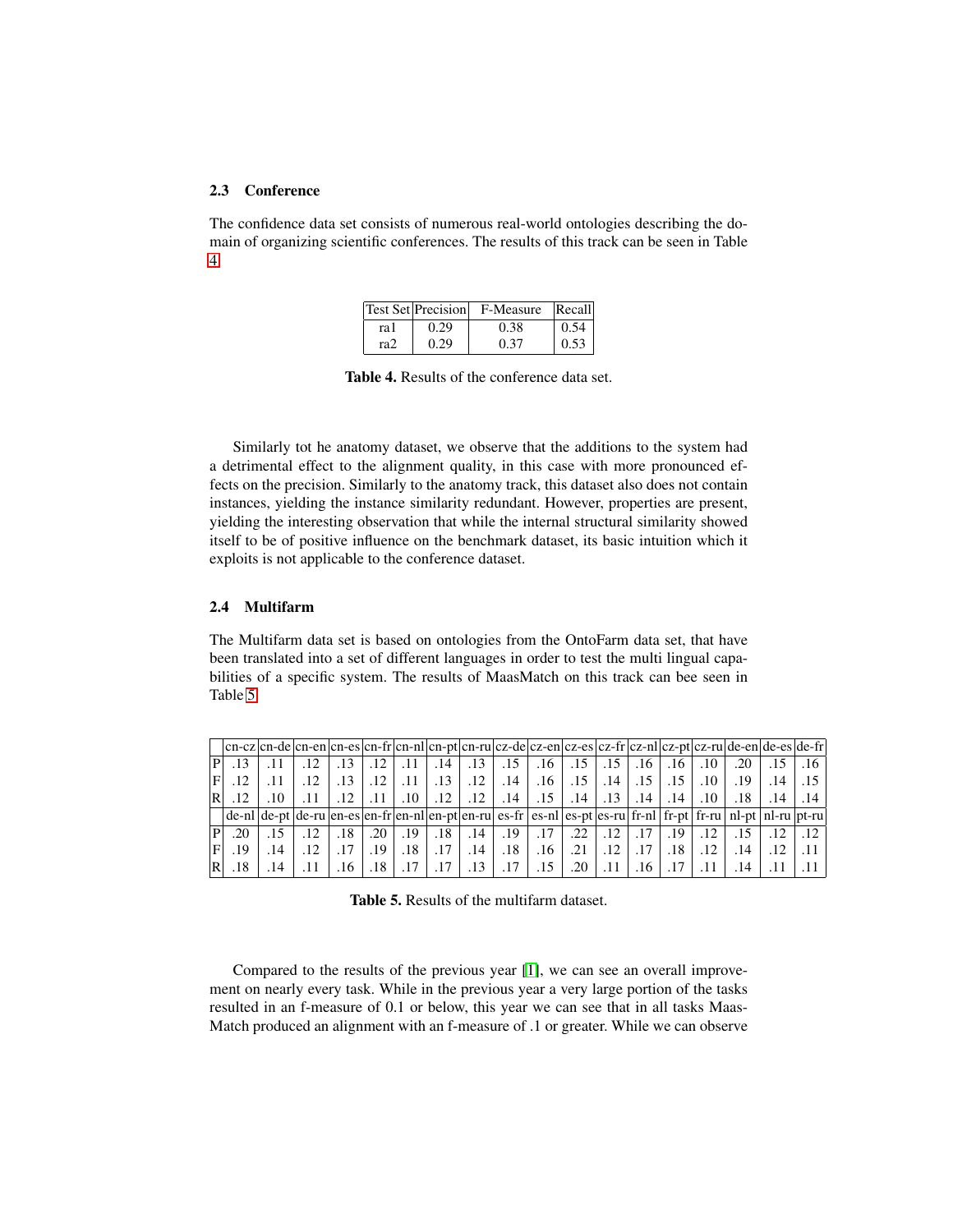that the addition of language independent similarities did aid the performance of our system, further development is still required in order to reliably produce alignments of significant quality.

## 3 General comments

#### 3.1 Comments on the results

This year we have observed mixed results for MaasMatch. While the performance of some tracks has seen improvements thanks to our modifications (benchmark, multifarm), these came at a cost of performance in other tracks (conference, anatomy).

### 3.2 Discussions on the way to improve the proposed system

This year we added a wider range of similarities in order to make the system more robust. Unfortunately, this caused a detriment in performance for mapping tracks which did not contain the ontology features which the new similarities exploit. From this, we can conclude that an important improvement to our system would be the automatic detection of ontology features and automatic selection of appropriate similarities.

Furthermore, the runtime of MaasMatch is too high in order to realistically tackle huge mapping tasks. This is mostly due to the computation of the full similarity cube. To remedy this, another addition could be some kind of partitioning method, such that larger mapping tasks also become feasible.

We did see improvements in the multifarm dataset. However, this was achieved without any preprocessing step on the ontologies. An obvious improvement on this end would be the addition of a preprocessing step which automatically detects the natural language in which the ontology is written and translating it to a standard lingua-franca, for instance English.

## 3.3 Comments on the OAEI 2013 procedure

This year's run on the benchmark trajectory saw numerous systems, including Maas-Match, consistently having troubles producing alignments. While the participants have been notified before the results publication of this issue, they were left with only a limited amount of time to address the issue, while the organizers did not investigate the issue themselves at all. This is especially troubling since our own local evaluations using the SEALS clients did not result in these errors, giving a strong indication that the problem lies within the SEALS infrastructure, thus unfairly casting the affected systems in a negative light. We suggest to re-introduce a three week testing period to the evaluation procedure, similar to the 2011 OAEI competition. That way participants can be notified sufficiently early about potential technical issues and giving them enough time to address these.